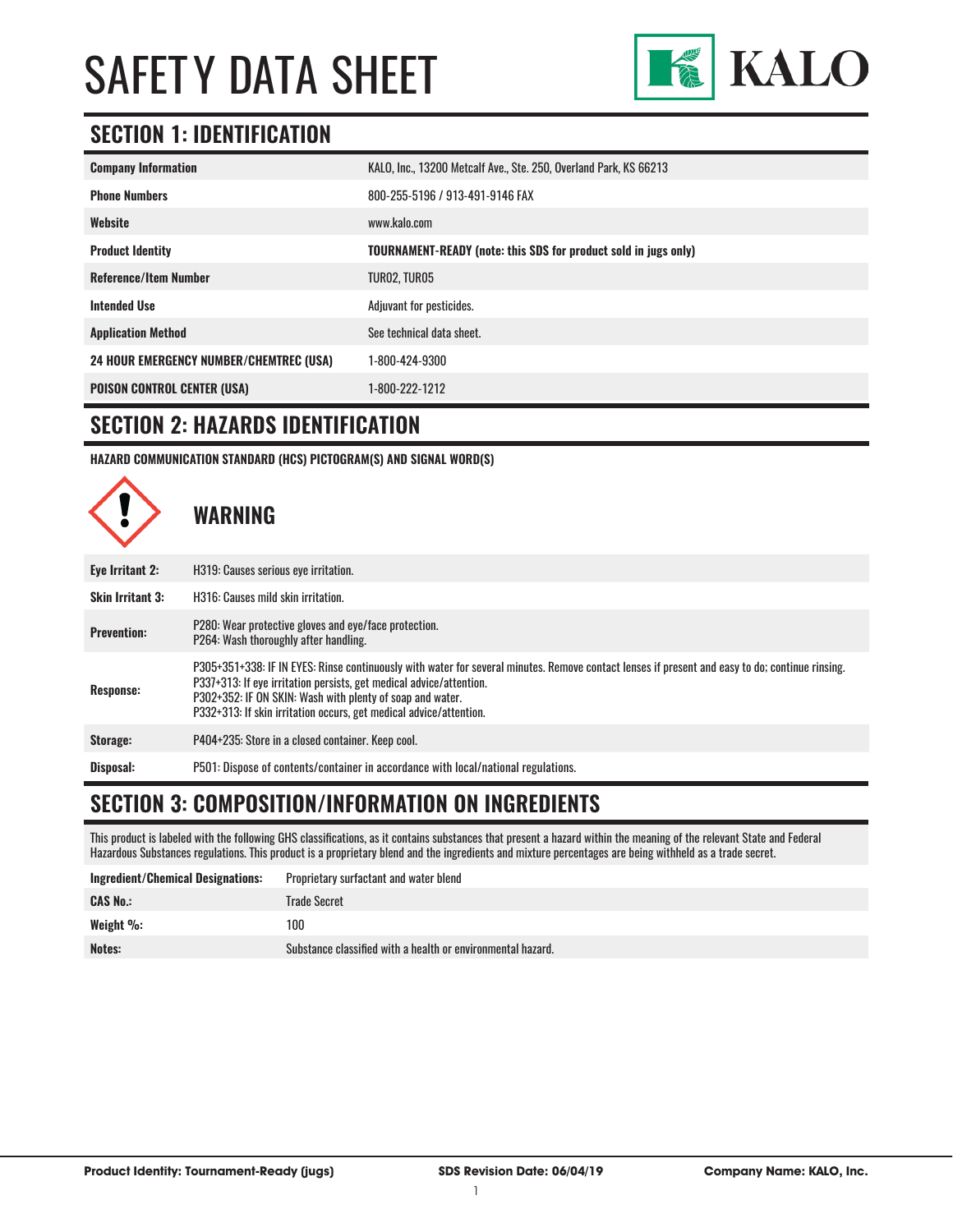

### **SECTION 4: FIRST AID MEASURES**

#### **[DESCRIPTIONS]**

| General:           | In all cases of doubt, or when symptoms persist, seek medical attention. Never give anything by mouth to an unconscious person.                                                                                                         |
|--------------------|-----------------------------------------------------------------------------------------------------------------------------------------------------------------------------------------------------------------------------------------|
| <b>Inhalation:</b> | Remove to fresh air. Keep patient warm and at rest. If breathing is irregular or stopped, give artificial respiration. If unconscious, place in the recovery<br>position and obtain immediate medical attention. Give nothing by mouth. |
| Eyes:              | Irrigate copiously with clean fresh water for at least 10 minutes, holding the eyelids apart and seek medical attention.                                                                                                                |
| <b>Skin:</b>       | Remove contaminated clothing. Wash skin thoroughly with soap and water or use a recognized skin cleanser. Do NOT use solvents or thinners.                                                                                              |
| Ingestion:         | If accidentally swallowed, obtain immediate medical attention. Keep at rest, Do NOT induce vomiting.                                                                                                                                    |
|                    | [MOST IMPORTANT SYMPTOMS AND EFFECTS, BOTH ACUTE AND DELAYED]                                                                                                                                                                           |
| Overview:          | No adverse symptoms or effects anticipated under normal handling conditions. See Section 2 for further details.                                                                                                                         |
| Eyes:              | Causes serious eye irritation.                                                                                                                                                                                                          |
| Skin:              | Causes mild skin irritation.                                                                                                                                                                                                            |
|                    |                                                                                                                                                                                                                                         |

### **SECTION 5: FIREFIGHTING MEASURES**

| <b>Extinguishing Media:</b>     | Alcohol resistant foam, CO <sup>2</sup> , powder, or water spray. Do not use water jet.                                                                                                                                                                                                                                                                |
|---------------------------------|--------------------------------------------------------------------------------------------------------------------------------------------------------------------------------------------------------------------------------------------------------------------------------------------------------------------------------------------------------|
| <b>Special Hazards:</b>         | Combustion may yield smoke, carbon monoxide, and other products of incomplete combustion. Oxides of sulfur, nitrogen or phosphorus may<br>also be formed. Never use welding or cutting torches on or near container, even if empty.                                                                                                                    |
| <b>Advice For Firefighters:</b> | Evacuate area. Prevent contamination from run-off of adjacent areas, streams, drinking water and sewers. Do not flush down sewers or other<br>drainage systems. Exposed firefighters must wear standard protective equipment and in enclosed areas self-contained breathing apparatus.<br>Use water-spray to cool fire-exposed surfaces and personnel. |

### **SECTION 6: ACCIDENTAL RELEASE MEASURES**

| <b>Precautions/Procedures:</b>                                         | Keep all sources of ignition away from spill/release. In case of a major spill or spillage in a confined space evacuate the area and<br>check vapor levels.                                                                                                                                                                                                                                                                                                                                                                                                                                                                                                               |
|------------------------------------------------------------------------|---------------------------------------------------------------------------------------------------------------------------------------------------------------------------------------------------------------------------------------------------------------------------------------------------------------------------------------------------------------------------------------------------------------------------------------------------------------------------------------------------------------------------------------------------------------------------------------------------------------------------------------------------------------------------|
| <b>Environmental Precautions:</b>                                      | Do not allow spills to enter drains or water courses.                                                                                                                                                                                                                                                                                                                                                                                                                                                                                                                                                                                                                     |
| <b>Methods and Material For</b><br><b>Containment and Cleaning Up:</b> | Ventilate the area and avoid breathing vapors. Take the personal protective measures listed in Section 8. Contain and absorb spillage<br>with non-combustible materials (e.g. sand/earth/vermiculite). Place in closed containers outside buildings and dispose of according<br>to the Waste Regulations (see Section 13). Clean, preferably with a detergent. Do not use solvents. Do not allow spills to enter drains<br>or water courses. If drains, sewers, streams or lakes are contaminated, inform the local water company immediately. In the case of<br>contamination of rivers, streams, or lakes, the Environmental Protection Agency should also be informed. |

### **SECTION 7: HANDLING AND STORAGE**

| <b>Precautions For Safe Handling:</b> | Do not get in eyes, on skin, or on clothing. Do not breathe vapors or mists. Keep container closed. Use only with adequate<br>ventilation. Use good personal hygiene practices. Wash hands before eating, drinking, smoking. Remove contaminated clothing<br>and wash before reuse. Destroy contaminated belts and shoes and other items that cannot be decontaminated. Have evewash<br>accessible to use in handling area. See Section 2 for further details. |
|---------------------------------------|----------------------------------------------------------------------------------------------------------------------------------------------------------------------------------------------------------------------------------------------------------------------------------------------------------------------------------------------------------------------------------------------------------------------------------------------------------------|
| <b>Conditions For Safe Storage:</b>   | Store in tightly closed containers in dry, well-ventilated area, away from excessive heat and incompatibles.<br>See Section 2 for further details.                                                                                                                                                                                                                                                                                                             |
| <b>Incompatible Materials:</b>        | Oxidizing agents.                                                                                                                                                                                                                                                                                                                                                                                                                                              |
| <b>Specific End Use(s):</b>           | Adjuvant for pesticides.                                                                                                                                                                                                                                                                                                                                                                                                                                       |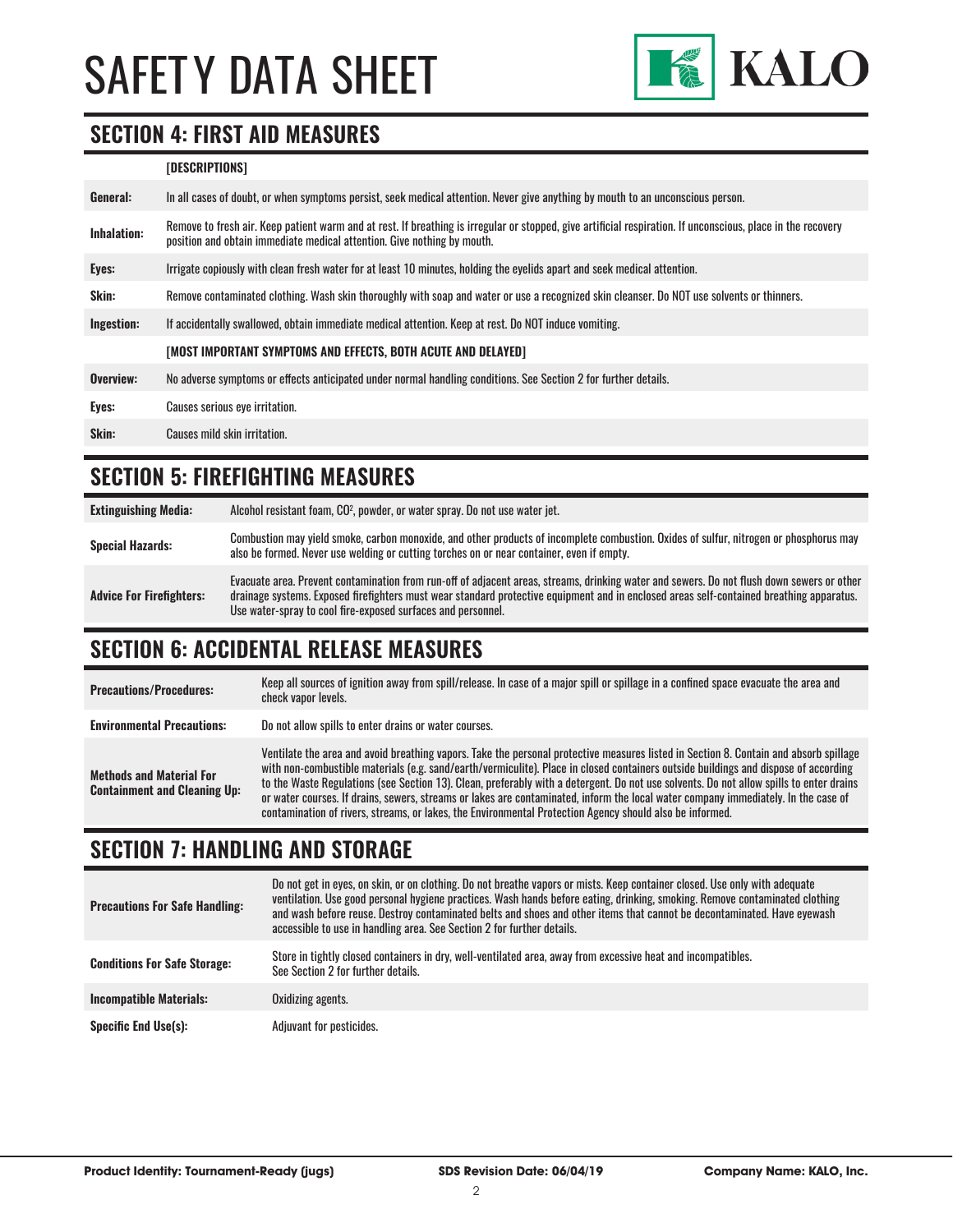

### **SECTION 8: EXPOSURE CONTROLS/PERSONAL PROTECTION**

| <b>Exposure Data:</b>        | This product contains no ingredients (at greater than 0.1%) with established limits for exposure under OSHA, ACGIH and/or NIOSH.                                                                                                                                                                                                       |
|------------------------------|----------------------------------------------------------------------------------------------------------------------------------------------------------------------------------------------------------------------------------------------------------------------------------------------------------------------------------------|
| <b>Carcinogen Data:</b>      | This product contains no ingredients (at greater than 0.1%) that are suspected of being or known to be a carcinogen under OSHA, NTP or IARC.                                                                                                                                                                                           |
|                              | [PERSONAL PROTECTIVE EQUIPMENT]                                                                                                                                                                                                                                                                                                        |
| <b>Respiratory:</b>          | If workers are exposed to concentrations above the exposure limit, they must use the appropriate certified respirators.                                                                                                                                                                                                                |
| Eyes:                        | Wear safety eyewear (e.g. safety spectacles/goggles/visors) to protect against the splash of liquids.                                                                                                                                                                                                                                  |
| Skin:                        | Overalls, which cover the body, arms, and legs, should be worn. Skin should not be exposed. All parts of the body should be washed after<br>contact.                                                                                                                                                                                   |
| <b>Engineering Controls:</b> | Provide adequate ventilation. Where reasonably practicable, this should be achieved by the use of local exhaust ventilation and good general<br>extraction. If these are not sufficient to maintain concentrations of particulates, and any vapor below occupational exposure limits, suitable<br>respiratory protection must be worn. |
| <b>Other Work Practices:</b> | See technical data sheet.                                                                                                                                                                                                                                                                                                              |

# **SECTION 9: PHYSICAL AND CHEMICAL PROPERTIES**

| Appearance:                                       | <b>Slightly Hazy Pale Yellow Liquid</b> |
|---------------------------------------------------|-----------------------------------------|
| Odor:                                             | Sweet                                   |
| <b>Odor Threshold:</b>                            | <b>Not Measured</b>                     |
| pH (1% aqueous solution):                         | $5.5 - 6.0$                             |
| <b>Specific Gravity:</b>                          | 1.03                                    |
| <b>Flashpoint:</b>                                | >200°F (>94°C) SETA FLASH Closed Cup    |
| <b>Solubility in Water:</b>                       | Soluble                                 |
| Viscosity (cSt):                                  | <b>Not Measured</b>                     |
| $VOC\%$ :                                         | <b>Not Measured</b>                     |
| <b>Density:</b>                                   | Not Measured                            |
| <b>Vapor Density:</b>                             | <b>Heavier Than Air</b>                 |
| <b>Melting/Freezing Points:</b>                   | <b>Not Measured</b>                     |
| Initial Boiling Point/Range (OF/OC):              | <b>Not Measured</b>                     |
| <b>Flammability (Solid, Gas):</b>                 | <b>Not Measured</b>                     |
| <b>Upper Flammability/Explosive Limits:</b>       | <b>Not Measured</b>                     |
| Lower Flammability/Explosive Limits:              | <b>Not Measured</b>                     |
| <b>Decomposition Temperature:</b>                 | <b>Not Measured</b>                     |
| <b>Auto-Ignition Temperature:</b>                 | <b>Not Measured</b>                     |
| Partition Co-Efficient n-octanol/water (Log Kow): | <b>Not Measured</b>                     |
| <b>Evaporation Rate (Ether=1):</b>                | <b>Not Measured</b>                     |
| Other:                                            | No other relevant information.          |

# **SECTION 10: STABILITY AND REACTIVITY**

| <b>Reactivity:</b>                       | Not chemically reactive.                                       |
|------------------------------------------|----------------------------------------------------------------|
| <b>Chemical Stability:</b>               | Stable under normal ambient and anticipated conditions of use. |
| <b>Hazardous Reactions:</b>              | Hazardous reactions not anticipated.                           |
| <b>Conditions To Avoid:</b>              | Extreme heat, open flame and incompatibles.                    |
| <b>Incompatible Materials:</b>           | Oxidizing agents.                                              |
| <b>Hazardous Decomposition Products:</b> | Not anticipated under normal conditions of use.                |

**Product Identity: Tournament-Ready (jugs) SDS Revision Date: 06/04/19 Company Name: KALO, Inc.**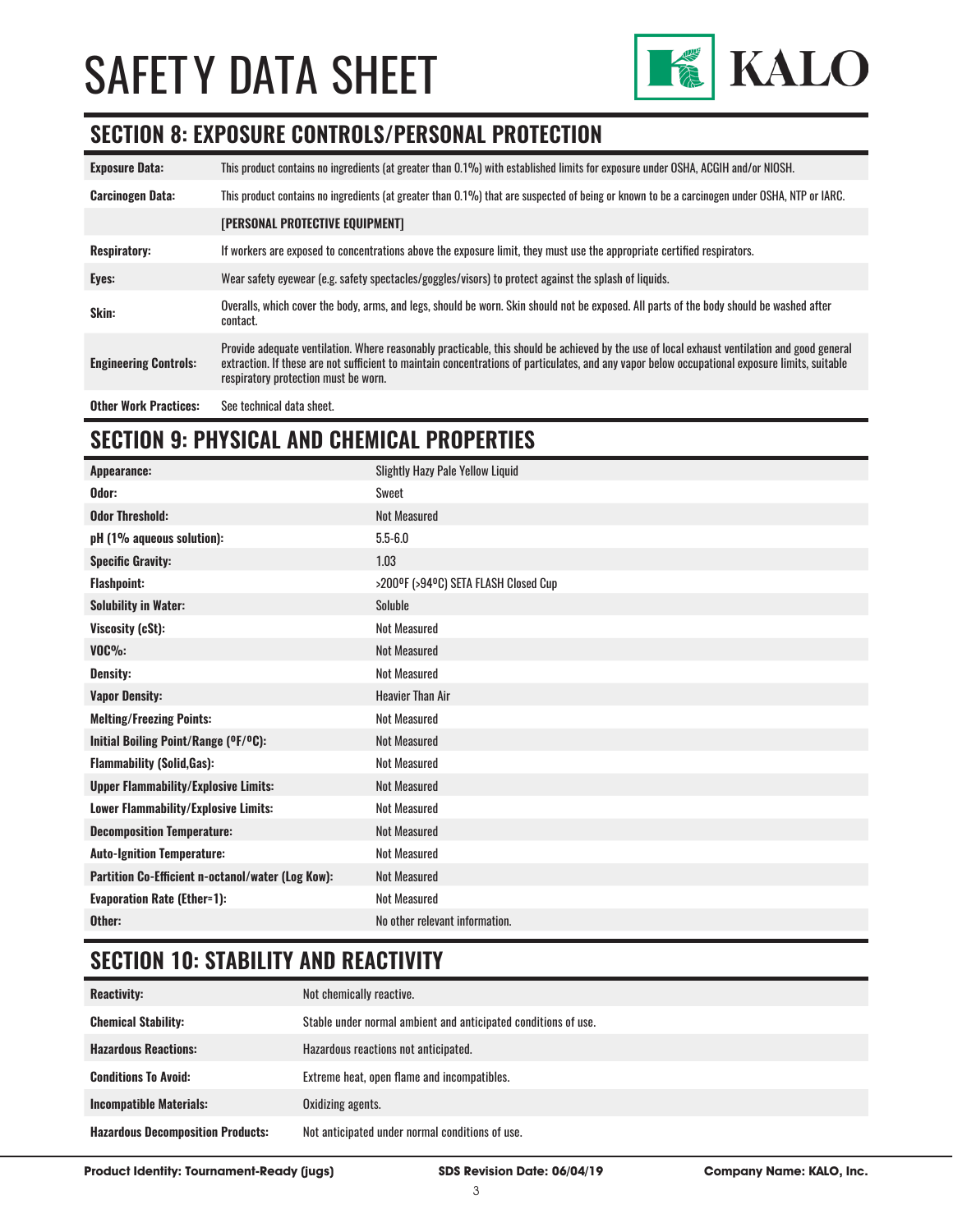

#### **SECTION 11: TOXICOLOGICAL INFORMATION**

|                                                                   | [ACUTE TOXICITY ESTIMATE]              |                            |
|-------------------------------------------------------------------|----------------------------------------|----------------------------|
| Ingredients:                                                      | Proprietary Surfactant and Water Blend |                            |
| Oral LD50mg/kg:                                                   | >5,000.00/Category: NA                 |                            |
| Skin LD50mg/kg:                                                   | >5,000.00/Category: NA                 |                            |
| Inhalation Vapor LC50mg/L/4hr:                                    | No Data Available                      |                            |
| Inhalation Dust/Mist LC50mg/L/4hr:                                | No Data Available                      |                            |
| <b>ITEM</b>                                                       | <b>HAZARD</b>                          | <b>CATEGORY</b>            |
| <b>Acute Toxicity (mouth):</b>                                    | <b>Not Applicable</b>                  | $\overline{\phantom{a}}$ . |
| <b>Acute Toxicity (skin):</b>                                     | <b>Not Applicable</b>                  | $\overline{\phantom{a}}$ . |
| <b>Acute Toxicity (inhalation):</b>                               | Not Applicable                         | $\overline{\phantom{a}}$   |
| <b>Skin Corrosion/Irritation:</b>                                 | <b>Causes mild skin irritation.</b>    | 3                          |
| <b>Eye Damage/Irritation:</b>                                     | <b>Causes serious eye irritation.</b>  | $\overline{\mathbf{2}}$    |
| <b>Sensitization (respiratory):</b>                               | <b>Not Applicable</b>                  | $\qquad \qquad -$          |
| <b>Sensitization (skin):</b>                                      | <b>Not Applicable</b>                  | $-$                        |
| <b>Germ Toxicity:</b>                                             | <b>Not Applicable</b>                  | $\overline{\phantom{a}}$   |
| <b>Carcinogenicity:</b>                                           | <b>Not Applicable</b>                  | $\overline{\phantom{a}}$   |
| <b>Reproductive Toxicity:</b>                                     | <b>Not Applicable</b>                  | --                         |
| Specific Target Organ Systemic Toxicity-Single Exposure:          | Not Applicable                         | $\overline{\phantom{a}}$   |
| <b>Specific Target Organ Systemic Toxicity-Repeated Exposure:</b> | <b>Not Applicable</b>                  | --                         |
| <b>Aspiration Hazard:</b>                                         | <b>Not Applicable</b>                  | $-$                        |

### **SECTION 12: ECOLOGICAL INFORMATION**

| <b>Toxicity:</b>                       | No additional information provided for this product.                                                                                                |
|----------------------------------------|-----------------------------------------------------------------------------------------------------------------------------------------------------|
| Agua-toxicity:                         | This product is not expected to be harmful to the aquatic environment. However, ecotoxicity studies have not been conducted on<br>this preparation. |
| <b>Persistence and Degradability:</b>  | There is no data available on the preparation itself.                                                                                               |
| <b>Bioaccumulative Potential:</b>      | No data available.                                                                                                                                  |
| <b>Mobility In Soil:</b>               | No data available.                                                                                                                                  |
| <b>Results of PBT and vPvB Assess:</b> | This product contains no PBT/vPvB chemicals.                                                                                                        |
| <b>Other Adverse Effects:</b>          | No data available.                                                                                                                                  |

# **SECTION 13: DISPOSAL CONSIDERATIONS**

#### **Waste Treatment Methods:** Do not allow into drains or water courses. Wastes and emptied containers should be disposed of in accordance with regulations made under the Control of Pollution Act and the Environmental Protection Act. Using information provided in this data sheet advice should be obtained from the Waste Regulation Authority, whether the special waste regulations apply. Dispose of contents in accordance with local and national regulations.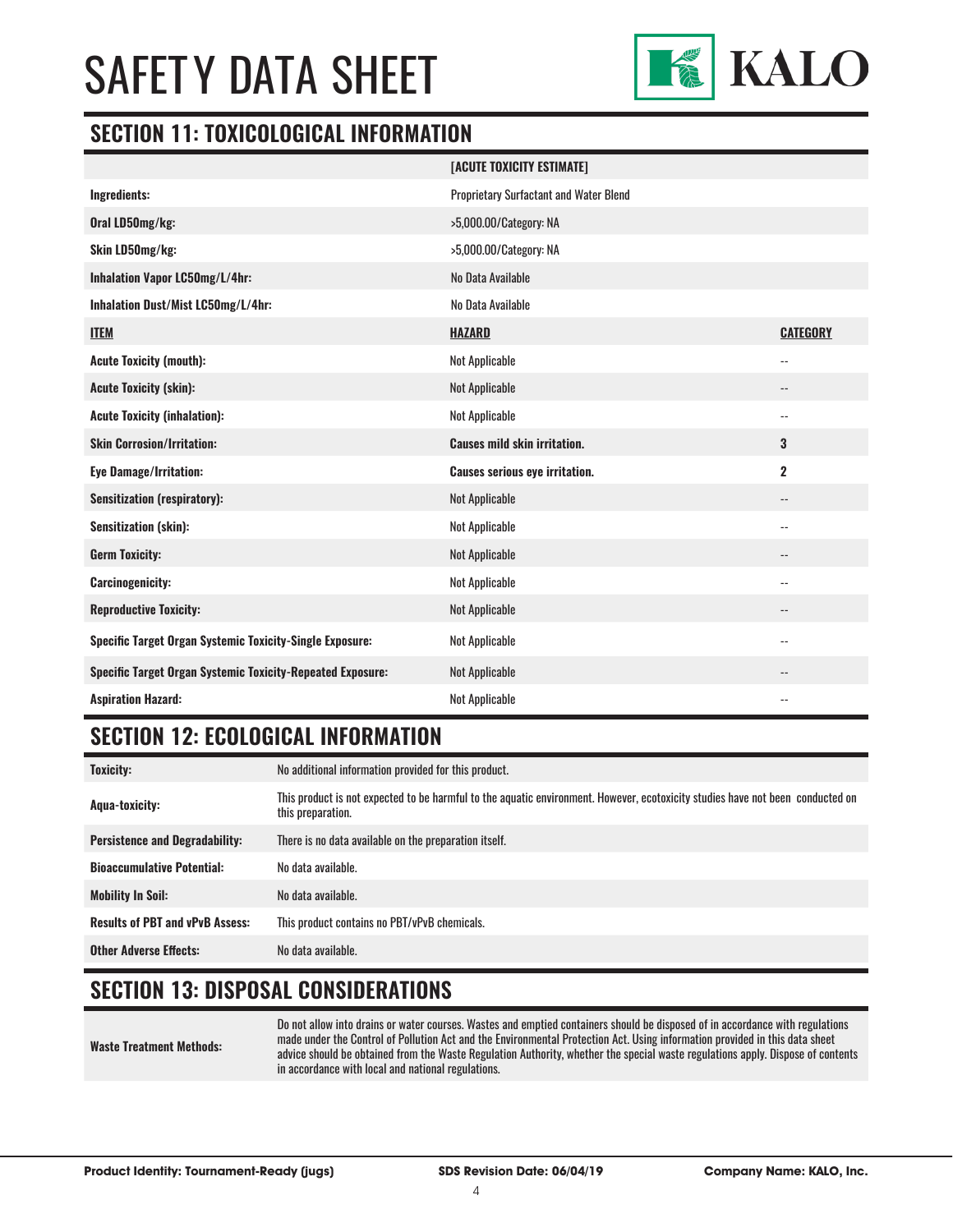

# **SECTION 14: TRANSPORT INFORMATION**

| <b>DOT Proper Shipping Name:</b>  | <b>Not Regulated</b> |
|-----------------------------------|----------------------|
| <b>DOT Hazard Class:</b>          | Not Applicable       |
| <b>DOT Packing Group:</b>         | Not Applicable       |
| <b>DOT Label:</b>                 | None                 |
| <b>IMDG Proper Shipping Name:</b> | Not Regulated        |
| <b>IMDG Hazard Class:</b>         | Not Applicable       |
| <b>IMDG Packing Group:</b>        | Not Applicable       |
| <b>IMDG Marine Pollutant:</b>     | No                   |
| ICAO/IATA:                        | See Bill of Lading   |

# **SECTION 15: REGULATORY INFORMATION**

| <b>Regulatory Overview:</b>                  | The regulatory data in Section 15 is not intended to be all-inclusive, only selected regulations are represented.                           |
|----------------------------------------------|---------------------------------------------------------------------------------------------------------------------------------------------|
| <b>Toxic Substance Control Act (TSCA):</b>   | All ingredients of this product are listed on the TSCA inventory, or are not required to be listed on the TSCA<br>inventory.                |
| <b>WHMIS Classification:</b>                 | D2B                                                                                                                                         |
| <b>U.S. EPA Tier II Hazards:</b>             | <u>Fire=NO</u> / Sudden Release of Pressure= <u>NO</u> / Reactive= <u>NO</u> / Immediate (acute)= <u>YES</u> / Delayed (chronic)= <u>NO</u> |
| <b>EPCRA 302-Extremely Hazardous (0.1%):</b> | To the best of our knowledge, there are no chemicals at levels which require reporting under this statute.                                  |
| EPCRA 311/312–Chemicals and RQs $(>0.1\%)$ : | To the best of our knowledge, there are no chemicals at levels which require reporting under this statute.                                  |
| EPCRA 313-Toxic Chemicals (>0.1%):           | To the best of our knowledge, there are no chemicals at levels which require reporting under this statute.                                  |
| Proposition 65–Carcinogens (>0.0%):          | To the best of our knowledge, there are no chemicals at levels which require reporting under this statute.                                  |
| Proposition 65–Developmental Toxins (>0.0%): | To the best of our knowledge, there are no chemicals at levels which require reporting under this statute.                                  |
| Proposition 65–Female Repro Toxins (>0.0%):  | To the best of our knowledge, there are no chemicals at levels which require reporting under this statute.                                  |
| Proposition 65–Male Repro Toxins (>0.0%):    | To the best of our knowledge, there are no chemicals at levels which require reporting under this statute.                                  |
| N.J. RTK Substances (>1%):                   | To the best of our knowledge, there are no chemicals at levels which require reporting under this statute.                                  |
| <b>PENN RTK Substances (&gt;1%):</b>         | To the best of our knowledge, there are no chemicals at levels which require reporting under this statute.                                  |
|                                              |                                                                                                                                             |

# **SECTION 16: OTHER INFORMATION**

The information and recommendations contained herein are based upon data believed to be correct. However, no guarantee or warranty of any kind, expressed or implied, is made with respect to the information contained herein. Company accepts no responsibility and disclaim all liability for any harmful effects which may be caused by exposure to our products. Customers/users of this product must comply with all applicable health and safety laws, regulations and orders.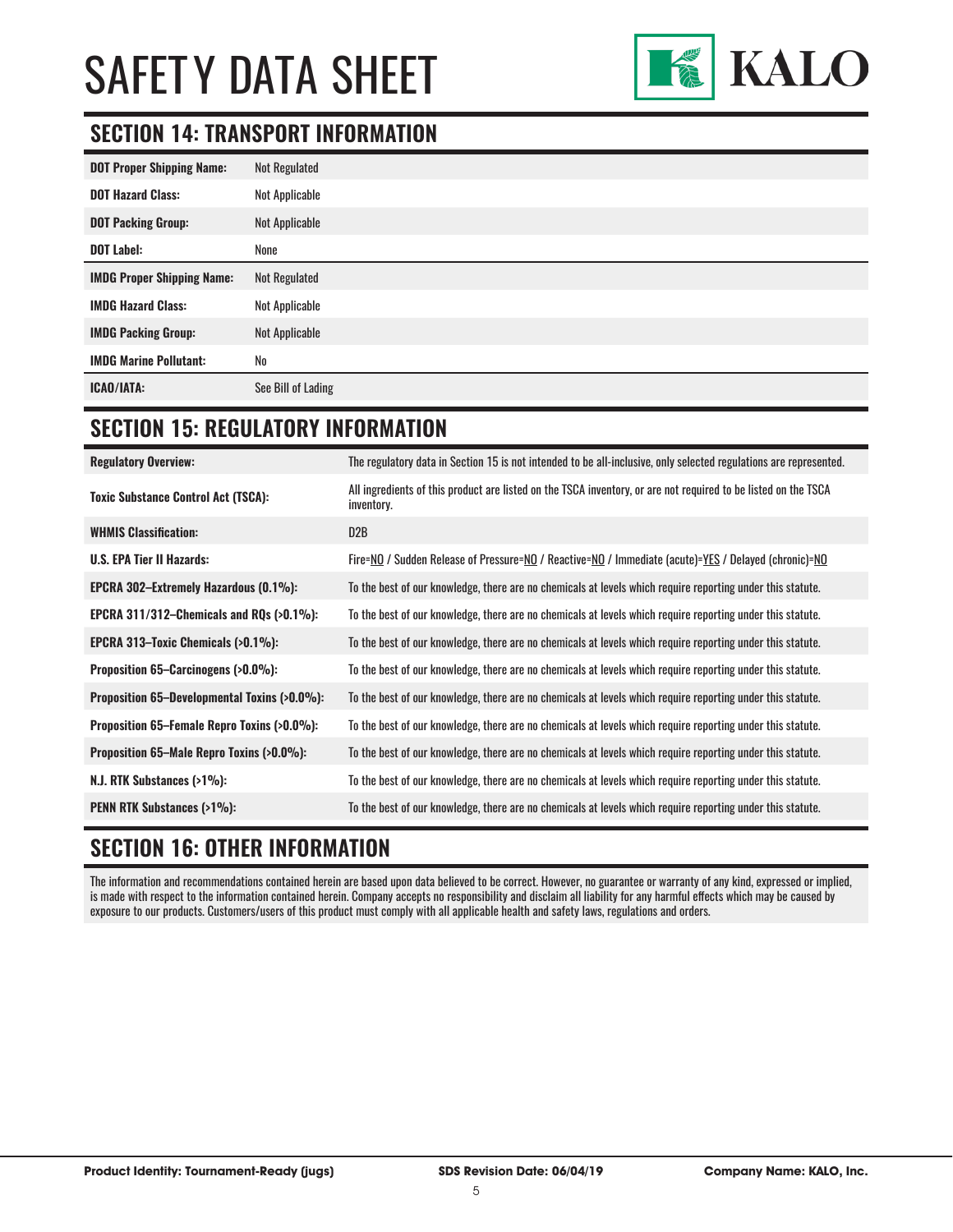

### **SECTION 1: IDENTIFICATION**

| <b>Company Information</b>                     | KALO, Inc., 13200 Metcalf Ave., Ste. 250, Overland Park, KS 66213                 |
|------------------------------------------------|-----------------------------------------------------------------------------------|
| <b>Phone Numbers</b>                           | 800-255-5196 / 913-491-9146 FAX                                                   |
| Website                                        | www.kalo.com                                                                      |
| <b>Product Identity</b>                        | <b>TOURNAMENT-READY</b> (note: this SDS for product sold in drums and totes only) |
| <b>Reference/Item Number</b>                   | <b>TUR30, TUR55, TUR265</b>                                                       |
| <b>Intended Use</b>                            | Adjuvant for pesticides.                                                          |
| <b>Application Method</b>                      | See technical data sheet.                                                         |
| <b>24 HOUR EMERGENCY NUMBER/CHEMTREC (USA)</b> | 1-800-424-9300                                                                    |
| <b>POISON CONTROL CENTER (USA)</b>             | 1-800-222-1212                                                                    |

#### **SECTION 2: HAZARDS IDENTIFICATION**

**HAZARD COMMUNICATION STANDARD (HCS) PICTOGRAM(S) AND SIGNAL WORD(S)**



# **SECTION 3: COMPOSITION/INFORMATION ON INGREDIENTS**

This product is labeled with the following GHS classifications, as it contains substances that present a hazard within the meaning of the relevant State and Federal Hazardous Substances regulations. This product is a proprietary blend and the ingredients and mixture percentages are being withheld as a trade secret.

| Ingredient/Chemical Designations: | Proprietary surfactant and water blend                      |
|-----------------------------------|-------------------------------------------------------------|
| <b>CAS No.:</b>                   | Trade Secret                                                |
| Weight $\%$ :                     | 100                                                         |
| <b>Notes:</b>                     | Substance classified with a health or environmental hazard. |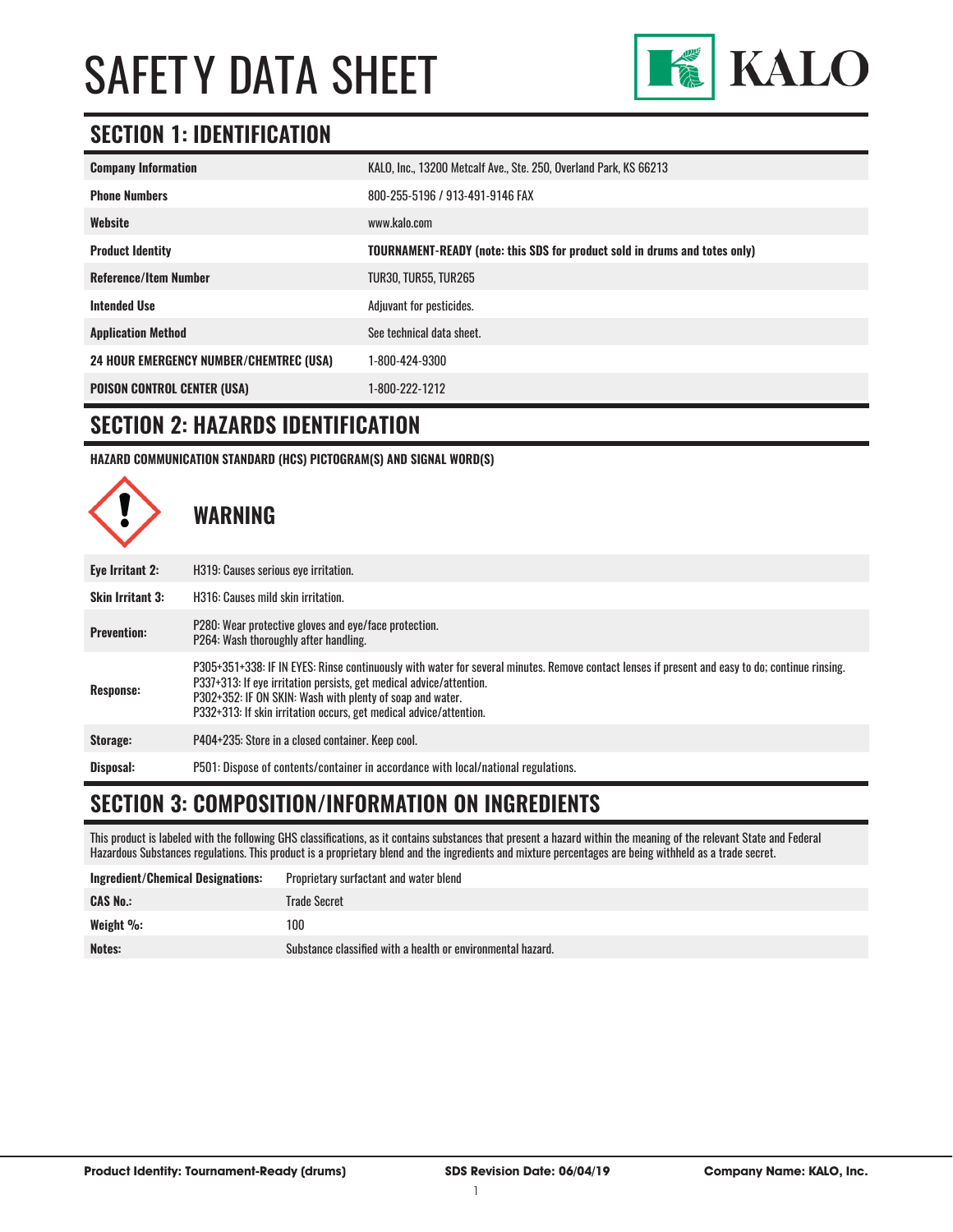

### **SECTION 4: FIRST AID MEASURES**

#### **[DESCRIPTIONS]**

| General:           | In all cases of doubt, or when symptoms persist, seek medical attention. Never give anything by mouth to an unconscious person.                                                                                                         |
|--------------------|-----------------------------------------------------------------------------------------------------------------------------------------------------------------------------------------------------------------------------------------|
| <b>Inhalation:</b> | Remove to fresh air. Keep patient warm and at rest. If breathing is irregular or stopped, give artificial respiration. If unconscious, place in the recovery<br>position and obtain immediate medical attention. Give nothing by mouth. |
| Eyes:              | Irrigate copiously with clean fresh water for at least 10 minutes, holding the eyelids apart and seek medical attention.                                                                                                                |
| <b>Skin:</b>       | Remove contaminated clothing. Wash skin thoroughly with soap and water or use a recognized skin cleanser. Do NOT use solvents or thinners.                                                                                              |
| Ingestion:         | If accidentally swallowed, obtain immediate medical attention. Keep at rest. Do NOT induce vomiting.                                                                                                                                    |
|                    | [MOST IMPORTANT SYMPTOMS AND EFFECTS, BOTH ACUTE AND DELAYED]                                                                                                                                                                           |
| Overview:          | No adverse symptoms or effects anticipated under normal handling conditions. See Section 2 for further details.                                                                                                                         |
| Eyes:              | Causes serious eye irritation.                                                                                                                                                                                                          |
| Skin:              | Causes mild skin irritation.                                                                                                                                                                                                            |
|                    |                                                                                                                                                                                                                                         |

### **SECTION 5: FIREFIGHTING MEASURES**

| <b>Extinguishing Media:</b>     | Alcohol resistant foam, CO <sup>2</sup> , powder, or water spray. Do not use water jet.                                                                                                                                                                                                                                                                |
|---------------------------------|--------------------------------------------------------------------------------------------------------------------------------------------------------------------------------------------------------------------------------------------------------------------------------------------------------------------------------------------------------|
| <b>Special Hazards:</b>         | Combustion may yield smoke, carbon monoxide, and other products of incomplete combustion. Oxides of sulfur, nitrogen or phosphorus may<br>also be formed. Never use welding or cutting torches on or near container, even if empty.                                                                                                                    |
| <b>Advice For Firefighters:</b> | Evacuate area. Prevent contamination from run-off of adjacent areas, streams, drinking water and sewers. Do not flush down sewers or other<br>drainage systems. Exposed firefighters must wear standard protective equipment and in enclosed areas self-contained breathing apparatus.<br>Use water-spray to cool fire-exposed surfaces and personnel. |

### **SECTION 6: ACCIDENTAL RELEASE MEASURES**

| <b>Precautions/Procedures:</b>                                         | Keep all sources of ignition away from spill/release. In case of a major spill or spillage in a confined space evacuate the area and<br>check vapor levels.                                                                                                                                                                                                                                                                                                                                                                                                                                                                                                               |
|------------------------------------------------------------------------|---------------------------------------------------------------------------------------------------------------------------------------------------------------------------------------------------------------------------------------------------------------------------------------------------------------------------------------------------------------------------------------------------------------------------------------------------------------------------------------------------------------------------------------------------------------------------------------------------------------------------------------------------------------------------|
| <b>Environmental Precautions:</b>                                      | Do not allow spills to enter drains or water courses.                                                                                                                                                                                                                                                                                                                                                                                                                                                                                                                                                                                                                     |
| <b>Methods and Material For</b><br><b>Containment and Cleaning Up:</b> | Ventilate the area and avoid breathing vapors. Take the personal protective measures listed in Section 8. Contain and absorb spillage<br>with non-combustible materials (e.g. sand/earth/vermiculite). Place in closed containers outside buildings and dispose of according<br>to the Waste Regulations (see Section 13). Clean, preferably with a detergent. Do not use solvents. Do not allow spills to enter drains<br>or water courses. If drains, sewers, streams or lakes are contaminated, inform the local water company immediately. In the case of<br>contamination of rivers, streams, or lakes, the Environmental Protection Agency should also be informed. |

### **SECTION 7: HANDLING AND STORAGE**

| <b>Precautions For Safe Handling:</b> | Do not get in eyes, on skin, or on clothing. Do not breathe vapors or mists. Keep container closed. Use only with adequate<br>ventilation. Use good personal hygiene practices. Wash hands before eating, drinking, smoking. Remove contaminated clothing<br>and wash before reuse. Destroy contaminated belts and shoes and other items that cannot be decontaminated. Have evewash<br>accessible to use in handling area. See Section 2 for further details. |
|---------------------------------------|----------------------------------------------------------------------------------------------------------------------------------------------------------------------------------------------------------------------------------------------------------------------------------------------------------------------------------------------------------------------------------------------------------------------------------------------------------------|
| <b>Conditions For Safe Storage:</b>   | Store in tightly closed containers in dry, well-ventilated area, away from excessive heat and incompatibles.<br>See Section 2 for further details.                                                                                                                                                                                                                                                                                                             |
| <b>Incompatible Materials:</b>        | Oxidizing agents.                                                                                                                                                                                                                                                                                                                                                                                                                                              |
| <b>Specific End Use(s):</b>           | Adjuvant for pesticides.                                                                                                                                                                                                                                                                                                                                                                                                                                       |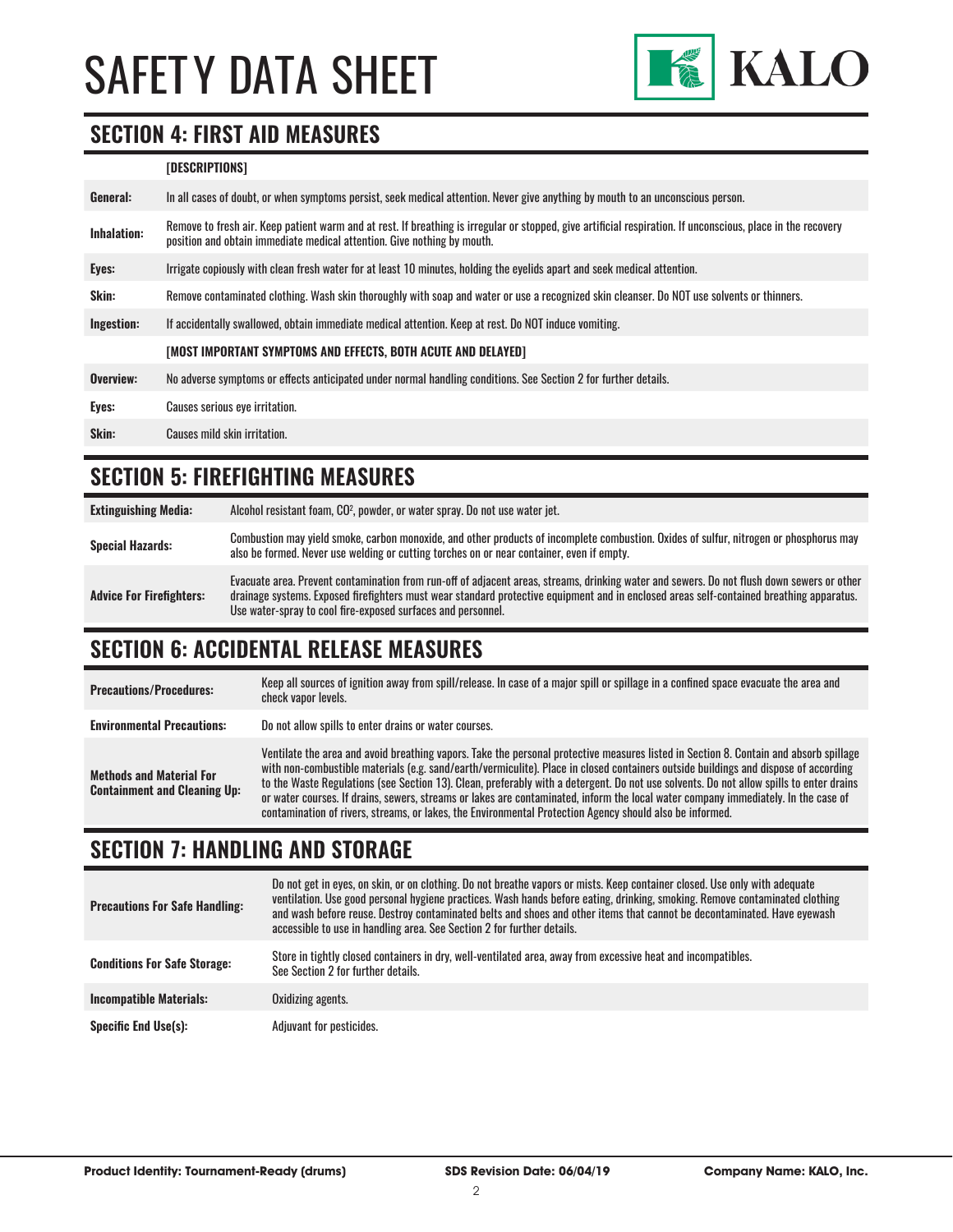

### **SECTION 8: EXPOSURE CONTROLS/PERSONAL PROTECTION**

| <b>Exposure Data:</b>        | This product contains no ingredients (at greater than 0.1%) with established limits for exposure under OSHA, ACGIH and/or NIOSH.                                                                                                                                                                                                       |
|------------------------------|----------------------------------------------------------------------------------------------------------------------------------------------------------------------------------------------------------------------------------------------------------------------------------------------------------------------------------------|
| <b>Carcinogen Data:</b>      | This product contains no ingredients (at greater than 0.1%) that are suspected of being or known to be a carcinogen under OSHA, NTP or IARC.                                                                                                                                                                                           |
|                              | [PERSONAL PROTECTIVE EQUIPMENT]                                                                                                                                                                                                                                                                                                        |
| <b>Respiratory:</b>          | If workers are exposed to concentrations above the exposure limit, they must use the appropriate certified respirators.                                                                                                                                                                                                                |
| Eyes:                        | Wear safety eyewear (e.g. safety spectacles/goggles/visors) to protect against the splash of liquids.                                                                                                                                                                                                                                  |
| Skin:                        | Overalls, which cover the body, arms, and legs, should be worn. Skin should not be exposed. All parts of the body should be washed after<br>contact.                                                                                                                                                                                   |
| <b>Engineering Controls:</b> | Provide adequate ventilation. Where reasonably practicable, this should be achieved by the use of local exhaust ventilation and good general<br>extraction. If these are not sufficient to maintain concentrations of particulates, and any vapor below occupational exposure limits, suitable<br>respiratory protection must be worn. |
| <b>Other Work Practices:</b> | See technical data sheet.                                                                                                                                                                                                                                                                                                              |

# **SECTION 9: PHYSICAL AND CHEMICAL PROPERTIES**

| Appearance:                                       | <b>Slightly Hazy Pale Yellow Liquid</b> |
|---------------------------------------------------|-----------------------------------------|
| Odor:                                             | Sweet                                   |
| <b>Odor Threshold:</b>                            | <b>Not Measured</b>                     |
| pH (1% aqueous solution):                         | $5.5 - 6.0$                             |
| <b>Specific Gravity:</b>                          | 1.07-1.09                               |
| <b>Flashpoint:</b>                                | >200°F (>94°C) SETA FLASH Closed Cup    |
| <b>Solubility in Water:</b>                       | Soluble                                 |
| Viscosity (cSt):                                  | <b>Not Measured</b>                     |
| $VOC\%$ :                                         | <b>Not Measured</b>                     |
| <b>Density:</b>                                   | <b>Not Measured</b>                     |
| <b>Vapor Density:</b>                             | <b>Heavier Than Air</b>                 |
| <b>Melting/Freezing Points:</b>                   | <b>Not Measured</b>                     |
| Initial Boiling Point/Range (OF/OC):              | <b>Not Measured</b>                     |
| <b>Flammability (Solid, Gas):</b>                 | <b>Not Measured</b>                     |
| <b>Upper Flammability/Explosive Limits:</b>       | <b>Not Measured</b>                     |
| <b>Lower Flammability/Explosive Limits:</b>       | <b>Not Measured</b>                     |
| <b>Decomposition Temperature:</b>                 | <b>Not Measured</b>                     |
| <b>Auto-Ignition Temperature:</b>                 | <b>Not Measured</b>                     |
| Partition Co-Efficient n-octanol/water (Log Kow): | <b>Not Measured</b>                     |
| <b>Evaporation Rate (Ether=1):</b>                | <b>Not Measured</b>                     |
| Other:                                            | No other relevant information.          |

# **SECTION 10: STABILITY AND REACTIVITY**

| <b>Reactivity:</b>                       | Not chemically reactive.                                       |
|------------------------------------------|----------------------------------------------------------------|
| <b>Chemical Stability:</b>               | Stable under normal ambient and anticipated conditions of use. |
| <b>Hazardous Reactions:</b>              | Hazardous reactions not anticipated.                           |
| <b>Conditions To Avoid:</b>              | Extreme heat, open flame and incompatibles.                    |
| <b>Incompatible Materials:</b>           | Oxidizing agents.                                              |
| <b>Hazardous Decomposition Products:</b> | Not anticipated under normal conditions of use.                |

**Product Identity: Tournament-Ready (drums) SDS Revision Date: 06/04/19 Company Name: KALO, Inc.**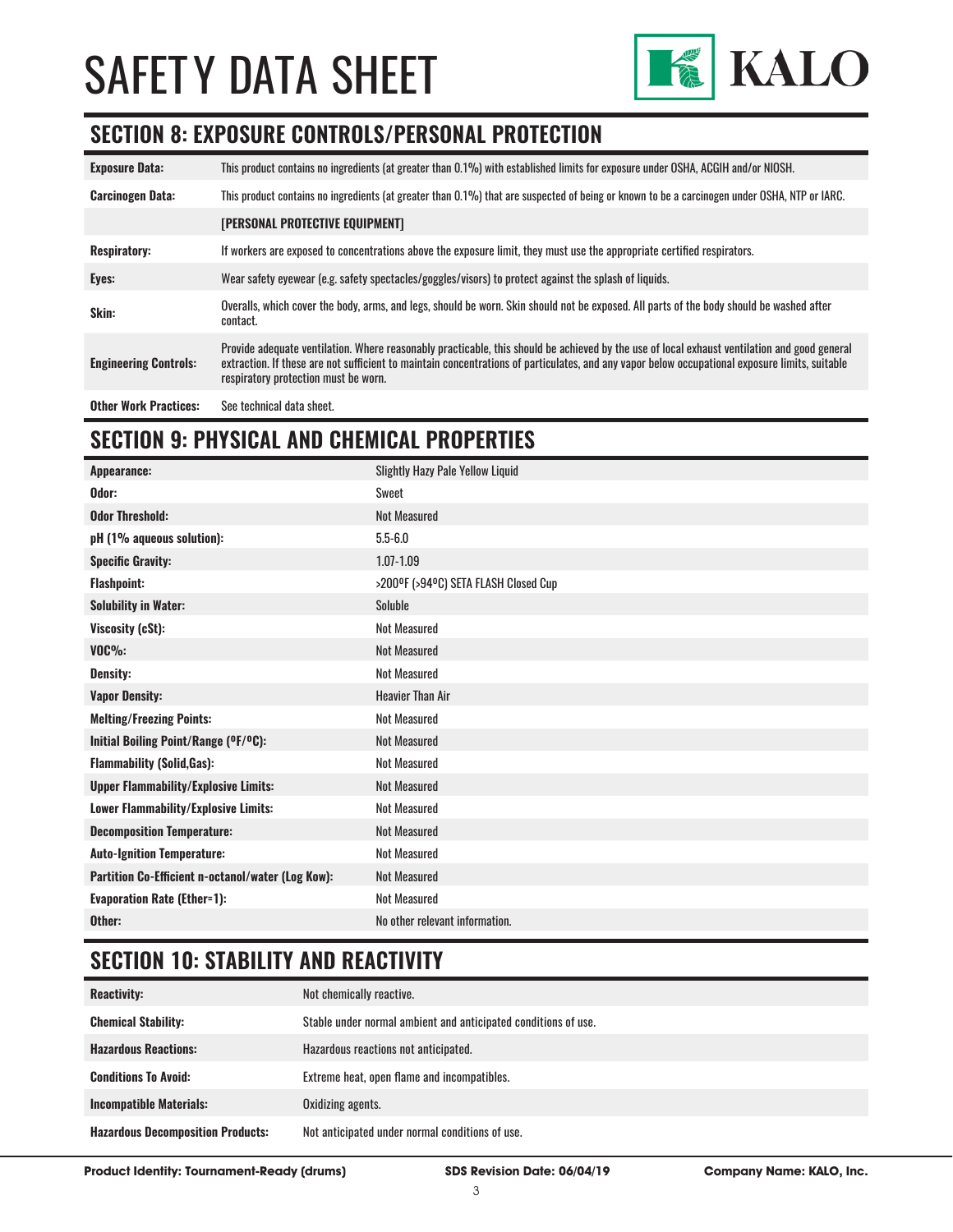

#### **SECTION 11: TOXICOLOGICAL INFORMATION**

|                                                                   | [ACUTE TOXICITY ESTIMATE]              |                            |
|-------------------------------------------------------------------|----------------------------------------|----------------------------|
| Ingredients:                                                      | Proprietary Surfactant and Water Blend |                            |
| Oral LD50mg/kg:                                                   | >5,000.00/Category: NA                 |                            |
| Skin LD50mg/kg:                                                   | >5,000.00/Category: NA                 |                            |
| Inhalation Vapor LC50mg/L/4hr:                                    | No Data Available                      |                            |
| Inhalation Dust/Mist LC50mg/L/4hr:                                | No Data Available                      |                            |
| <b>ITEM</b>                                                       | <b>HAZARD</b>                          | <b>CATEGORY</b>            |
| <b>Acute Toxicity (mouth):</b>                                    | <b>Not Applicable</b>                  | $\overline{\phantom{a}}$ . |
| <b>Acute Toxicity (skin):</b>                                     | <b>Not Applicable</b>                  | $\overline{\phantom{a}}$ . |
| <b>Acute Toxicity (inhalation):</b>                               | Not Applicable                         | $\overline{\phantom{a}}$   |
| <b>Skin Corrosion/Irritation:</b>                                 | <b>Causes mild skin irritation.</b>    | 3                          |
| <b>Eye Damage/Irritation:</b>                                     | <b>Causes serious eye irritation.</b>  | $\overline{\mathbf{2}}$    |
| <b>Sensitization (respiratory):</b>                               | <b>Not Applicable</b>                  | $\qquad \qquad -$          |
| <b>Sensitization (skin):</b>                                      | <b>Not Applicable</b>                  | $-$                        |
| <b>Germ Toxicity:</b>                                             | <b>Not Applicable</b>                  | $\overline{\phantom{a}}$   |
| <b>Carcinogenicity:</b>                                           | <b>Not Applicable</b>                  | $\overline{\phantom{a}}$   |
| <b>Reproductive Toxicity:</b>                                     | <b>Not Applicable</b>                  | --                         |
| Specific Target Organ Systemic Toxicity-Single Exposure:          | Not Applicable                         | $\qquad \qquad -$          |
| <b>Specific Target Organ Systemic Toxicity-Repeated Exposure:</b> | <b>Not Applicable</b>                  | --                         |
| <b>Aspiration Hazard:</b>                                         | <b>Not Applicable</b>                  | $-$                        |

### **SECTION 12: ECOLOGICAL INFORMATION**

| <b>Toxicity:</b>                       | No additional information provided for this product.                                                                                                |
|----------------------------------------|-----------------------------------------------------------------------------------------------------------------------------------------------------|
| Agua-toxicity:                         | This product is not expected to be harmful to the aquatic environment. However, ecotoxicity studies have not been conducted on<br>this preparation. |
| <b>Persistence and Degradability:</b>  | There is no data available on the preparation itself.                                                                                               |
| <b>Bioaccumulative Potential:</b>      | No data available.                                                                                                                                  |
| <b>Mobility In Soil:</b>               | No data available.                                                                                                                                  |
| <b>Results of PBT and vPvB Assess:</b> | This product contains no PBT/vPvB chemicals.                                                                                                        |
| <b>Other Adverse Effects:</b>          | No data available.                                                                                                                                  |

# **SECTION 13: DISPOSAL CONSIDERATIONS**

#### **Waste Treatment Methods:** Do not allow into drains or water courses. Wastes and emptied containers should be disposed of in accordance with regulations made under the Control of Pollution Act and the Environmental Protection Act. Using information provided in this data sheet advice should be obtained from the Waste Regulation Authority, whether the special waste regulations apply. Dispose of contents in accordance with local and national regulations.